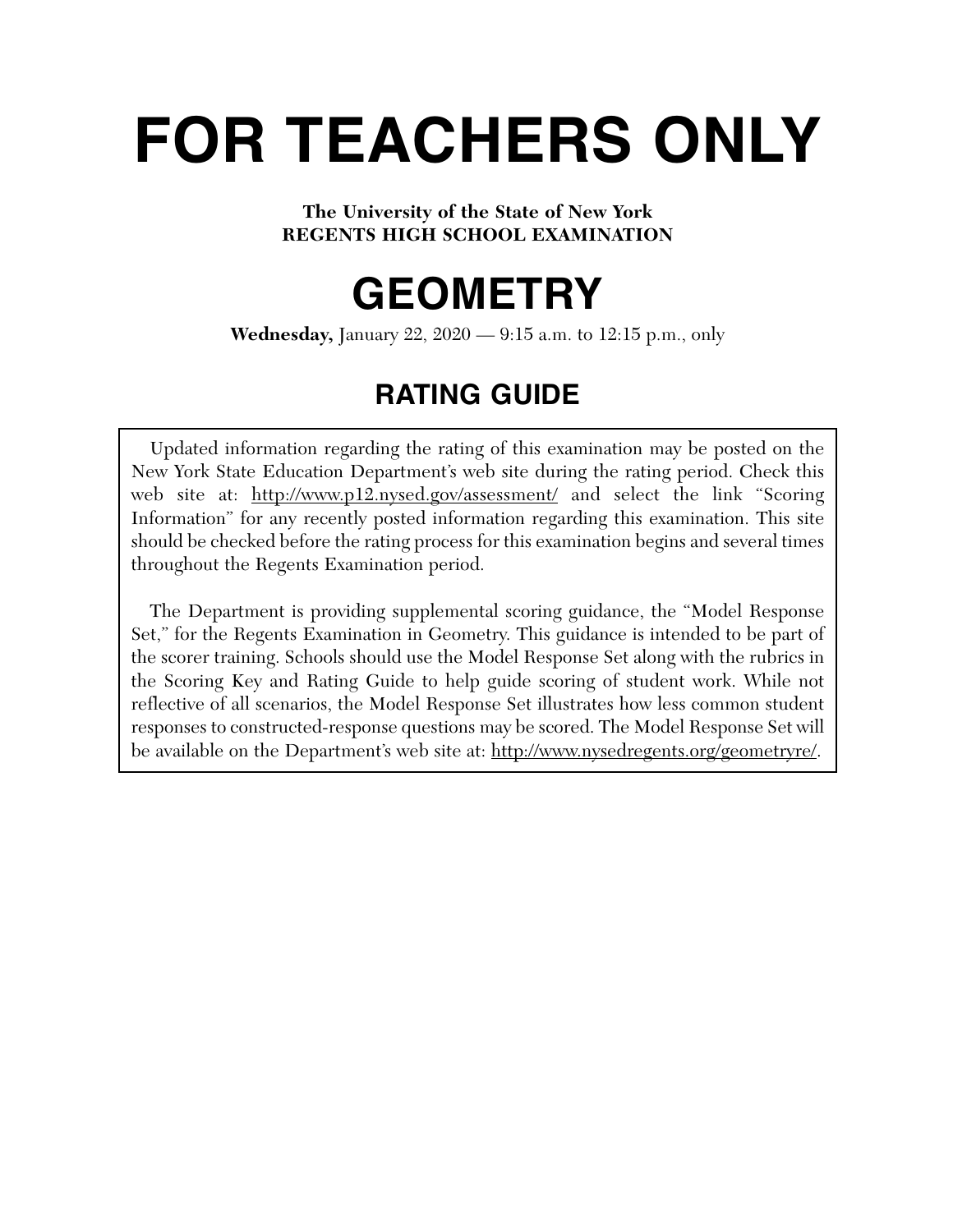#### The State Education Department / The University of the State of New York

|                    | <b>Date</b> | Question                | <b>Scoring</b> | Question    | <b>Credit</b>  | Weight |
|--------------------|-------------|-------------------------|----------------|-------------|----------------|--------|
| <b>Examination</b> |             | <b>Number</b>           | Key            | <b>Type</b> |                |        |
| Geometry           | January '20 |                         | 3              | МC          | 2              |        |
| Geometry           | January '20 | $\overline{2}$          | $\overline{2}$ | МC          | $\overline{2}$ | 1      |
| Geometry           | January '20 | 3                       | $\overline{2}$ | МC          | $\overline{2}$ | 1      |
| Geometry           | January '20 | 4                       | 1              | МC          | $\overline{2}$ | 1      |
| Geometry           | January '20 | $\overline{\mathbf{5}}$ | 4              | МC          | $\overline{2}$ | 1      |
| Geometry           | January '20 | 6                       | 3              | МC          | $\overline{2}$ | 1      |
| Geometry           | January '20 | $\overline{7}$          | 1              | <b>MC</b>   | $\overline{2}$ | 1      |
| Geometry           | January '20 | 8                       | 1              | МC          | $\overline{2}$ | 1      |
| Geometry           | January '20 | 9                       | 3              | <b>MC</b>   | $\overline{2}$ | 1      |
| Geometry           | January '20 | 10                      | 1              | МC          | $\overline{2}$ | 1      |
| Geometry           | January '20 | 11                      | 3              | МC          | $\overline{2}$ | 1      |
| Geometry           | January '20 | 12                      | $\overline{2}$ | МC          | $\overline{2}$ | 1      |
| Geometry           | January '20 | 13                      | $\overline{3}$ | <b>MC</b>   | $\overline{2}$ | 1      |
| Geometry           | January '20 | 14                      | 1              | <b>MC</b>   | $\overline{2}$ | 1      |
| Geometry           | January '20 | 15                      | 4              | МC          | $\overline{2}$ | 1      |
| Geometry           | January '20 | 16                      | 4              | <b>MC</b>   | $\overline{2}$ | 1      |
| Geometry           | January '20 | 17                      | $\overline{2}$ | МC          | $\overline{2}$ | 1      |
| Geometry           | January '20 | 18                      | $\overline{2}$ | МC          | $\overline{2}$ | 1      |
| Geometry           | January '20 | 19                      | 4              | МC          | $\overline{2}$ | 1      |
| Geometry           | January '20 | 20                      | $\overline{2}$ | <b>MC</b>   | $\overline{2}$ | 1      |
| Geometry           | January '20 | 21                      | 3              | МC          | $\overline{2}$ | 1      |
| Geometry           | January '20 | 22                      | 1              | МC          | $\overline{2}$ | 1      |
| Geometry           | January '20 | 23                      | $\overline{2}$ | МC          | $\overline{2}$ | 1      |
| Geometry           | January '20 | 24                      | 4              | МC          | $\overline{2}$ | 1      |

#### **Regents Examination in Geometry – January 2020 Scoring Key: Part I (Multiple-Choice Questions)**

#### **Regents Examination in Geometry – January 2020 Scoring Key: Parts II, III, and IV (Constructed-Response Questions)**

| <b>Examination</b> | Date        | Question<br><b>Number</b> | <b>Scoring</b><br>Key | Question<br>Type | <b>Credit</b> | Weight |
|--------------------|-------------|---------------------------|-----------------------|------------------|---------------|--------|
| Geometry           | January '20 | 25                        |                       | CR.              | 2             |        |
| Geometry           | January '20 | 26                        |                       | CR.              | 2             |        |
| Geometry           | January '20 | 27                        |                       | CR.              | 2             |        |
| Geometry           | January '20 | 28                        |                       | CR.              | 2             |        |
| Geometry           | January '20 | 29                        |                       | CR.              | 2             |        |
| Geometry           | January '20 | 30                        |                       | CR.              | 2             |        |
| Geometry           | January '20 | 31                        |                       | CR.              | 2             |        |
| Geometry           | January '20 | 32                        |                       | CR.              | 4             |        |
| Geometry           | January '20 | 33                        |                       | CR.              | 4             |        |
| Geometry           | January '20 | 34                        |                       | CR.              | 4             |        |
| Geometry           | January '20 | 35                        |                       | CR.              | 6             |        |

| Key                                  |
|--------------------------------------|
| $MC = Multiple-choice question$      |
| $CR = Constructed-response question$ |

The chart for determining students' final examination scores for the **January 2020 Regents Examination in Geometry** will be posted on the Department's web site at: http://www.p12.nysed.gov/assessment/ on the day of the examination. Conversion charts provided for the previous administrations of the Regents Examination in Geometry must NOT be used to determine students' final scores for this administration.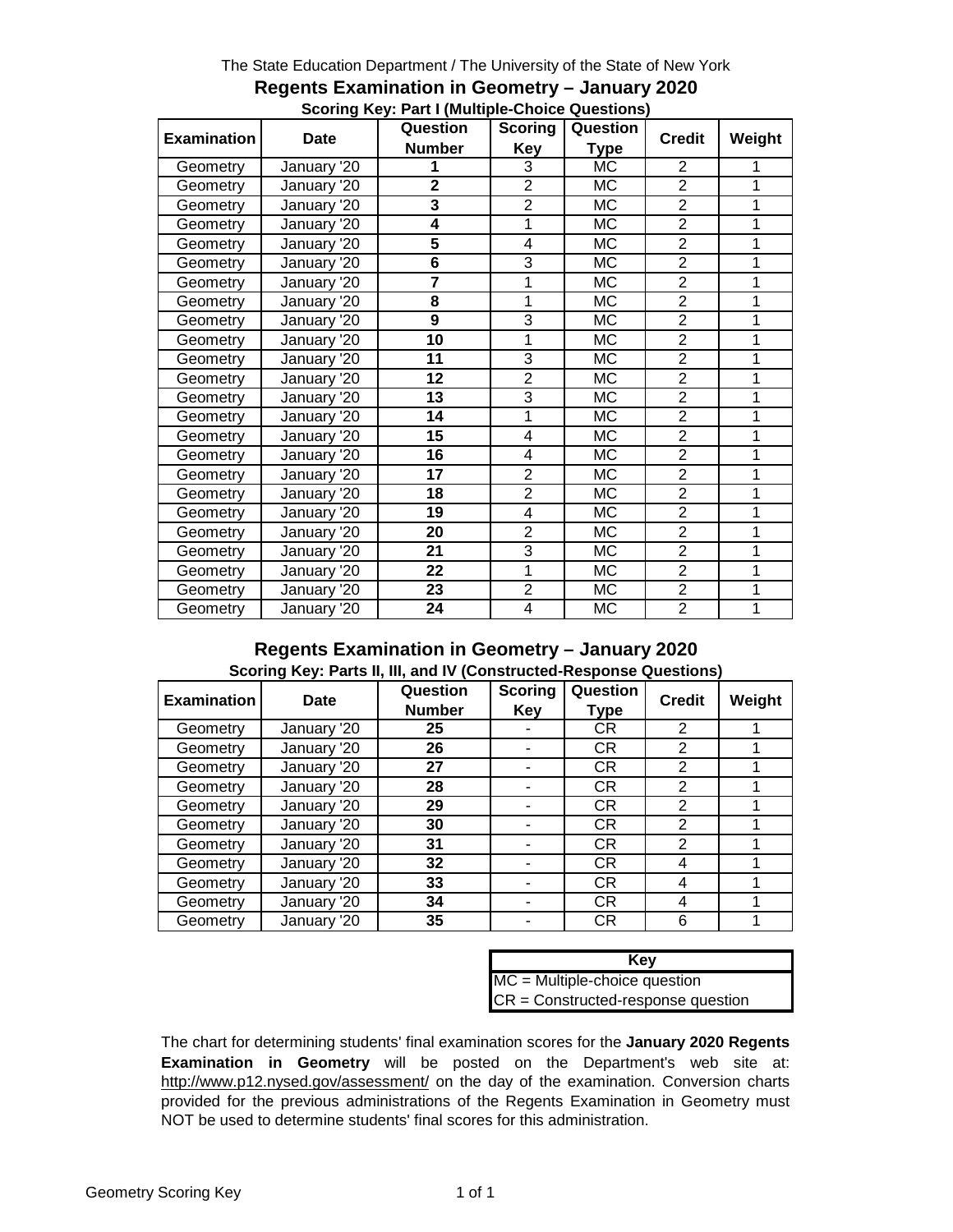# **Mechanics of Rating**

The following procedures are to be followed for scoring student answer papers for the Regents Examination in Geometry. More detailed information about scoring is provided in the publication *Information Booklet for Scoring the Regents Examination in Geometry*.

Do *not* attempt to correct the student's work by making insertions or changes of any kind. In scoring the constructed-response questions, use check marks to indicate student errors. Unless otherwise specified, mathematically correct variations in the answers will be allowed. Units need not be given when the wording of the questions allows such omissions.

Each student's answer paper is to be scored by a minimum of three mathematics teachers. No one teacher is to score more than approximately one-third of the constructedresponse questions on a student's paper. Teachers may not score their own students' answer papers. On the student's separate answer sheet, for each question, record the number of credits earned and the teacher's assigned rater/scorer letter.

# **Schools are not permitted to rescore any of the constructed-response questions on this exam after each question has been rated once, regardless of the final exam score. Schools are required to ensure that the raw scores have been added correctly and that the resulting scale score has been determined accurately.**

Raters should record the student's scores for all questions and the total raw score on the student's separate answer sheet. Then the student's total raw score should be converted to a scale score by using the conversion chart that will be posted on the Department's web site at: http://www.p12.nysed.gov/assessment/ on Wednesday, January 22, 2020. Because scale scores corresponding to raw scores in the conversion chart may change from one administration to another, it is crucial that, for each administration, the conversion chart provided for that administration be used to determine the student's final score. The student's scale score should be entered in the box provided on the student's separate answer sheet. The scale score is the student's final examination score.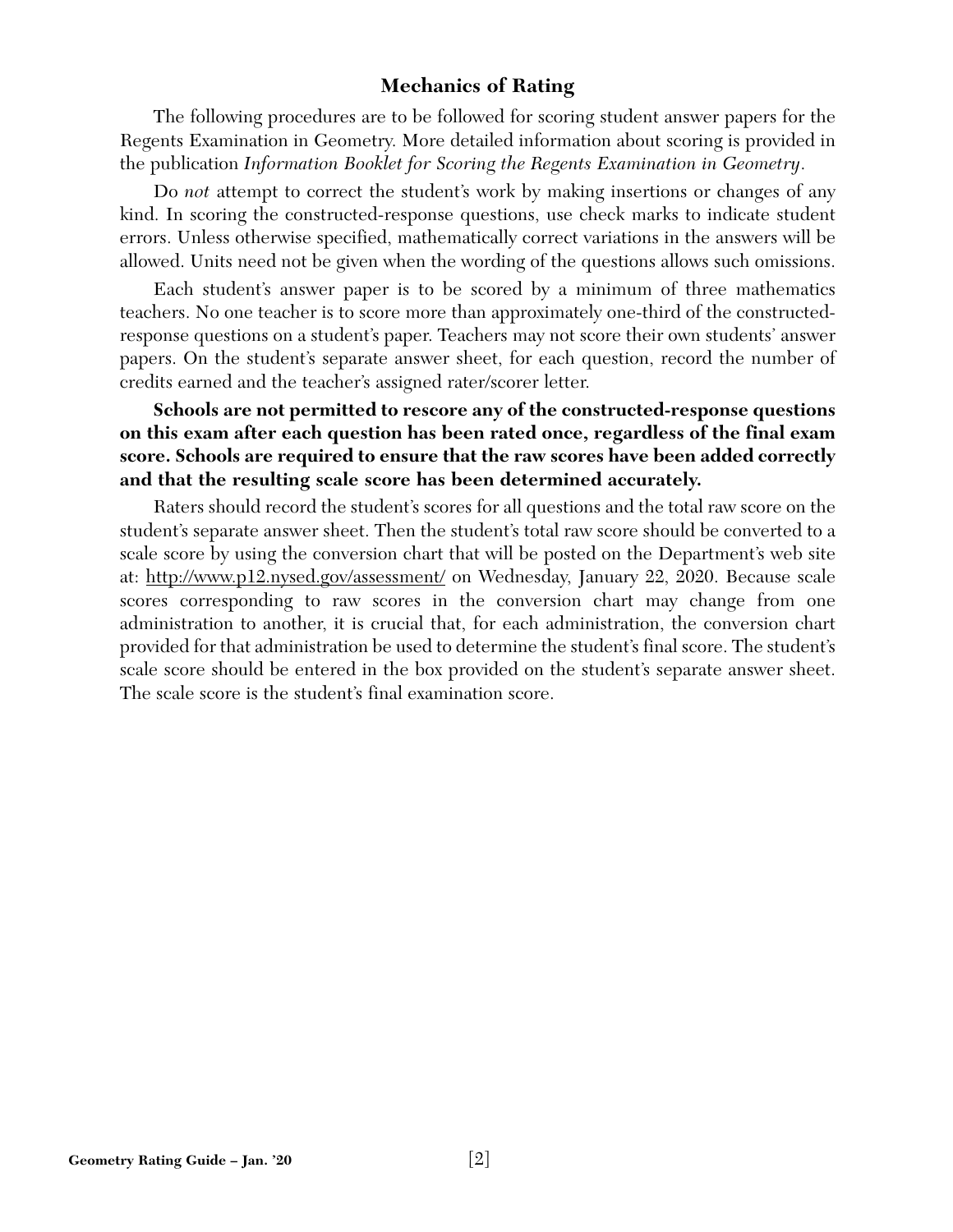# **General Rules for Applying Mathematics Rubrics**

#### **I. General Principles for Rating**

The rubrics for the constructed-response questions on the Regents Examination in Geometry are designed to provide a systematic, consistent method for awarding credit. The rubrics are not to be considered all-inclusive; it is impossible to anticipate all the different methods that students might use to solve a given problem. Each response must be rated carefully using the teacher's professional judgment and knowledge of mathematics; all calculations must be checked. The specific rubrics for each question must be applied consistently to all responses. In cases that are not specifically addressed in the rubrics, raters must follow the general rating guidelines in the publication *Information Booklet for Scoring the Regents Examination* in Geometry, use their own professional judgment, confer with other mathematics teachers, and/or contact the State Education Department for guidance. During each Regents Examination administration period, rating questions may be referred directly to the Education Department. The contact numbers are sent to all schools before each administration period.

#### **II. Full-Credit Responses**

A full-credit response provides a complete and correct answer to all parts of the question. Sufficient work is shown to enable the rater to determine how the student arrived at the correct answer.

When the rubric for the full-credit response includes one or more examples of an acceptable method for solving the question (usually introduced by the phrase "such as"), it does not mean that there are no additional acceptable methods of arriving at the correct answer. Unless otherwise specified, mathematically correct alternative solutions should be awarded credit. The only exceptions are those questions that specify the type of solution that must be used; e.g., an algebraic solution or a graphic solution. A correct solution using a method other than the one specified is awarded half the credit of a correct solution using the specified method.

#### **III. Appropriate Work**

*Full-Credit Responses:* The directions in the examination booklet for all the constructed-response questions state: "Clearly indicate the necessary steps, including appropriate formula substitutions, diagrams, graphs, charts, etc." The student has the responsibility of providing the correct answer *and* showing how that answer was obtained. The student must "construct" the response; the teacher should not have to search through a group of seemingly random calculations scribbled on the student paper to ascertain what method the student may have used.

*Responses With Errors:* Rubrics that state "Appropriate work is shown, but…" are intended to be used with solutions that show an essentially complete response to the question but contain certain types of errors, whether computational, rounding, graphing, or conceptual. If the response is incomplete; i.e., an equation is written but not solved or an equation is solved but not all of the parts of the question are answered, appropriate work has **not** been shown. Other rubrics address incomplete responses.

#### **IV. Multiple Errors**

*Computational Errors, Graphing Errors, and Rounding Errors:* Each of these types of errors results in a 1-credit deduction. Any combination of two of these types of errors results in a 2-credit deduction. No more than 2 credits should be deducted for such mechanical errors in a 4-credit question and no more than 3 credits should be deducted in a 6-credit question. The teacher must carefully review the student's work to determine what errors were made and what type of errors they were.

*Conceptual Errors:* A conceptual error involves a more serious lack of knowledge or procedure. Examples of conceptual errors include using the incorrect formula for the area of a figure, choosing the incorrect trigonometric function, or multiplying the exponents instead of adding them when multiplying terms with exponents.

If a response shows repeated occurrences of the same conceptual error, the student should not be penalized twice. If the same conceptual error is repeated in responses to other questions, credit should be deducted in each response.

For 4- and 6-credit questions, if a response shows one conceptual error and one computational, graphing, or rounding error, the teacher must award credit that takes into account both errors. Refer to the rubric for specific scoring guidelines.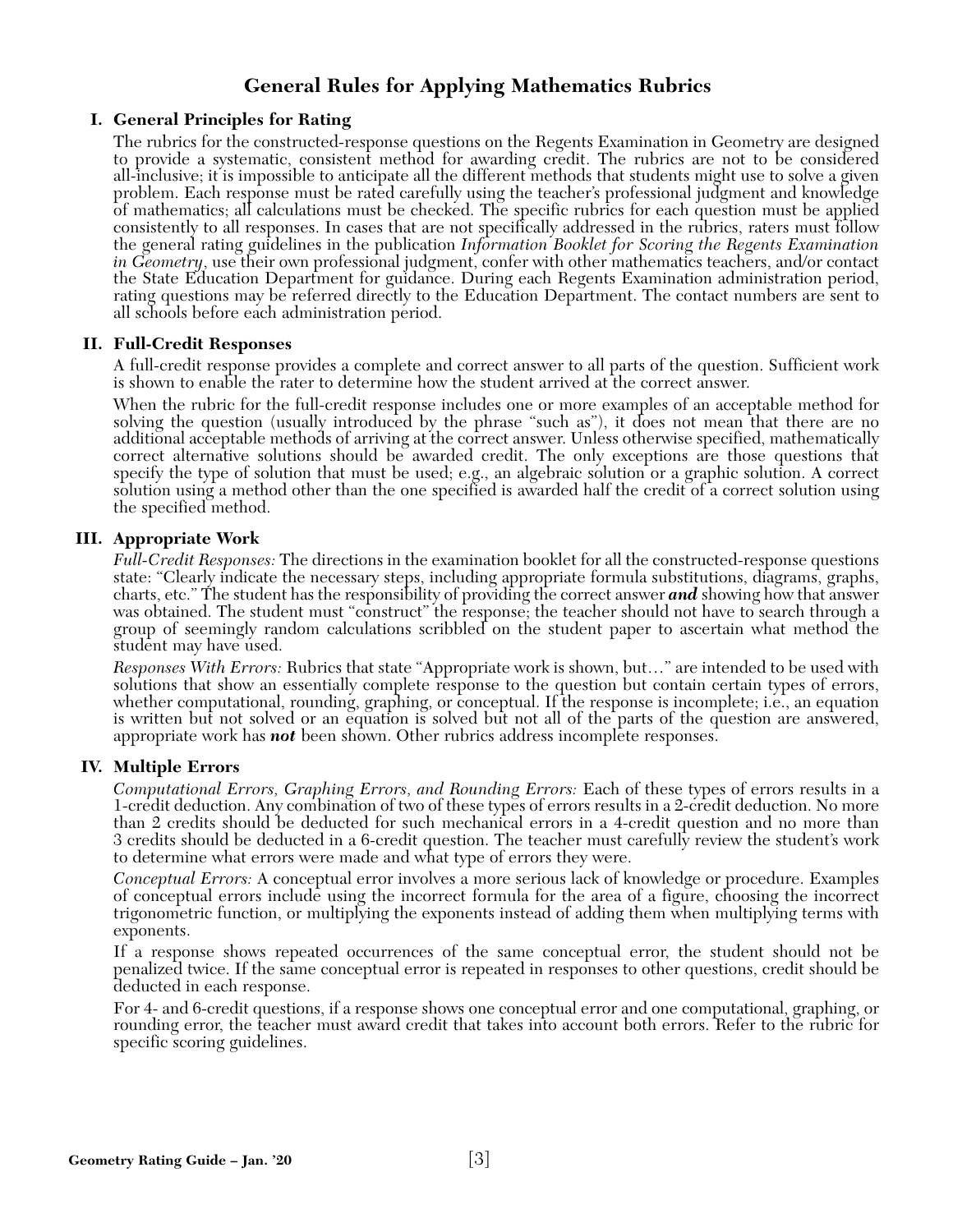# **Part II**

For each question, use the specific criteria to award a maximum of 2 credits. Unless otherwise specified, mathematically correct alternative solutions should be awarded appropriate credit.

- (25) **[2]** Three correct congruency statements that indicate *ASA* congruence are written.
	- **[1]** Two correct congruency statements are written that lead to an *ASA* congruence.

*or* 

- **[1]** Three appropriate congruency statements are written for a method of proof other than *ASA*.
- **[0]** Only one correct congruency statement is written.

#### *or*

**[0]** A zero response is completely incorrect, irrelevant, or incoherent or is a correct response that was obtained by an obviously incorrect procedure.

(26) **[2]** 40, and correct work is shown.

**[1]** Appropriate work is shown, but one computational or rounding error is made.

#### *or*

**[1]** Appropriate work is shown, but one conceptual error is made.

#### *or*

**[1]** A correct trigonometric equation is written to find *x*, but no further correct work is shown.

- **[1]** 40, but no work is shown.
- **[0]** A zero response is completely incorrect, irrelevant, or incoherent or is a correct response that was obtained by an obviously incorrect procedure.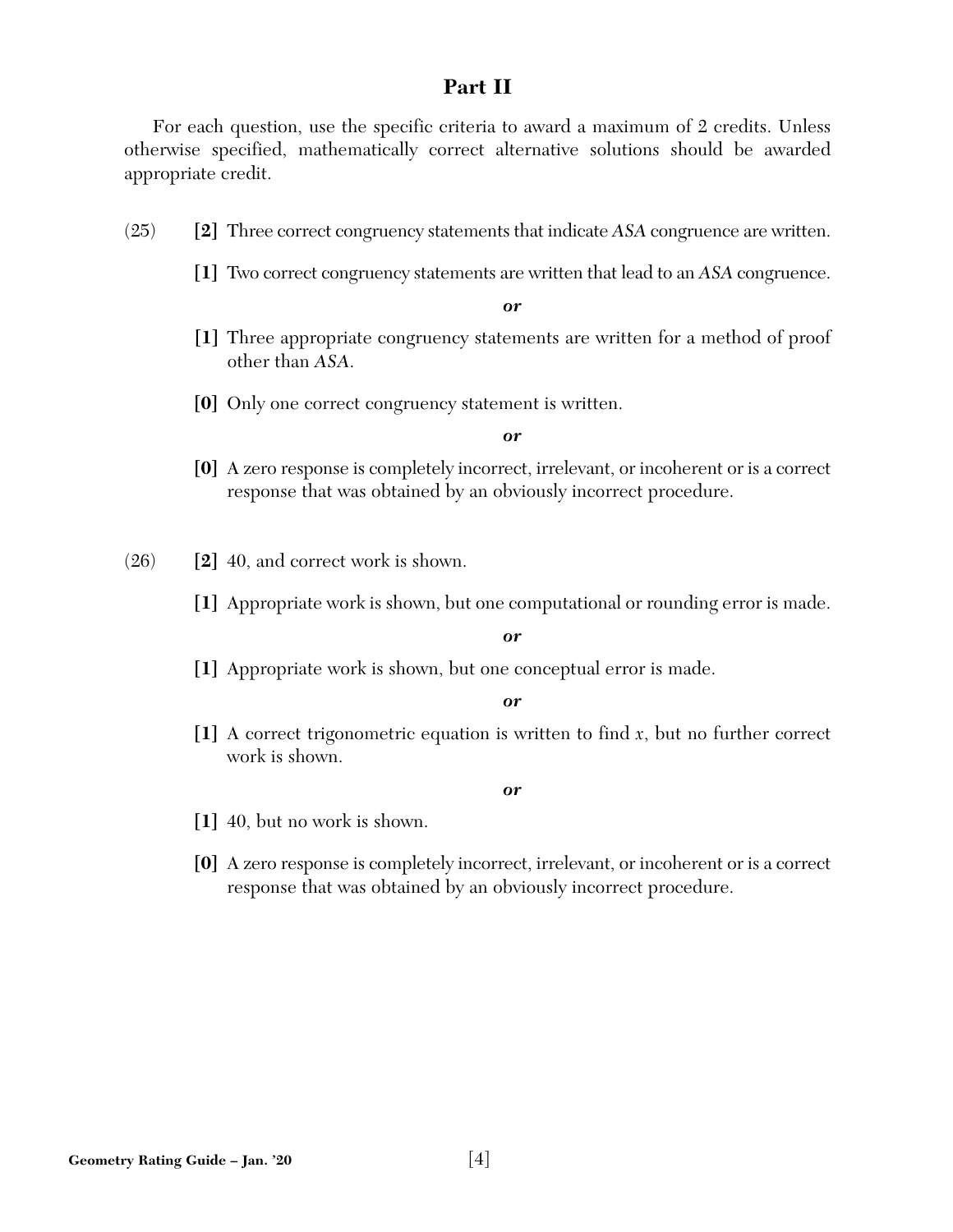- (27) **[2]** 86, and correct work is shown.
	- **[1]** Appropriate work is shown, but one computational error is made.

**[1]** Appropriate work is shown, but one conceptual error is made.

#### *or*

**[1]** Appropriate work is shown to find the volume of the tabletop, but no further correct work is shown.

#### *or*

- **[1]** 86, but no work is shown.
- **[0]** A zero response is completely incorrect, irrelevant, or incoherent or is a correct response that was obtained by an obviously incorrect procedure.
- (28) **[2]** 10, and correct work is shown.
	- **[1]** Appropriate work is shown, but one computational error is made.

#### *or*

**[1]** Appropriate work is shown, but one conceptual error is made.

#### *or*

**[1]** A correct equation is written to find *DA*, but no further correct work is shown.

- **[1]** 10, but no work is shown.
- **[0]** A zero response is completely incorrect, irrelevant, or incoherent or is a correct response that was obtained by an obviously incorrect procedure.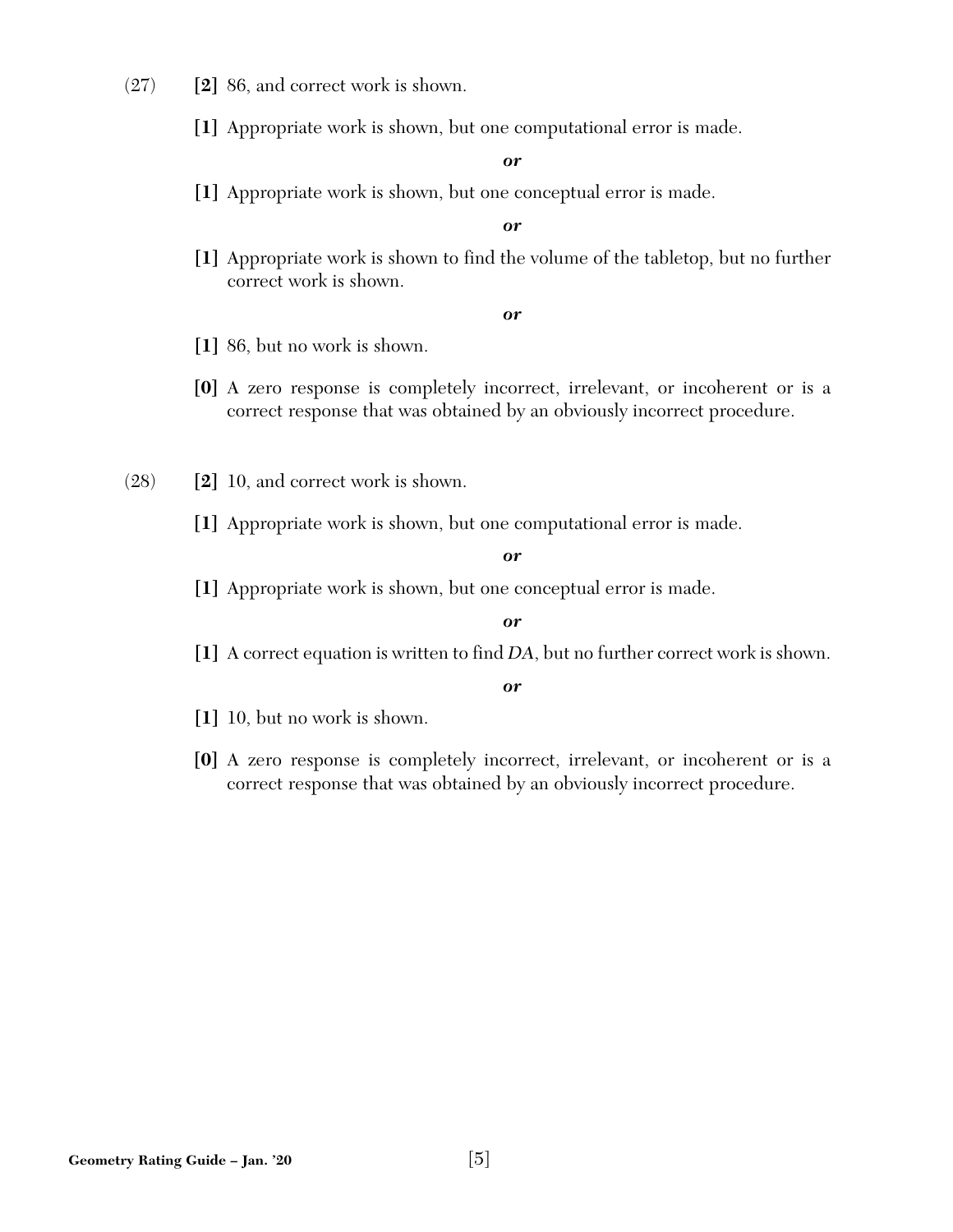- (29) **[2]** A correct construction is drawn showing all appropriate arcs.
	- **[1]** Appropriate work is shown, but one construction error is made.

- **[1]** A correct construction is drawn, but the vertex is not at *M*.
- **[0]** A drawing that is not an appropriate construction is shown.

#### *or*

- **[0]** A zero response is completely incorrect, irrelevant, or incoherent or is a correct response that was obtained by an obviously incorrect procedure.
- (30) **[2]** 24.5, and correct work is shown.
	- **[1]** Appropriate work is shown, but one computational error is made.

#### *or*

**[1]** Appropriate work is shown, but one conceptual error is made.

*or* 

- **[1]** 24.5, but no work is shown.
- **[0]** A zero response is completely incorrect, irrelevant, or incoherent or is a correct response that was obtained by an obviously incorrect procedure.
- (31) **[2]**  $y 12 = -\frac{4}{5}(x 5)$  or an equivalent equation is written, and correct work is shown.
	- **[1]** Appropriate work is shown, but one computational error is made.

*or* 

**[1]** Appropriate work is shown, but one conceptual error is made.

- [1]  $y 12 = -\frac{4}{5}(x 5)$  or an equivalent equation is written, but no work is shown.
- **[0]** A zero response is completely incorrect, irrelevant, or incoherent or is a correct response that was obtained by an obviously incorrect procedure.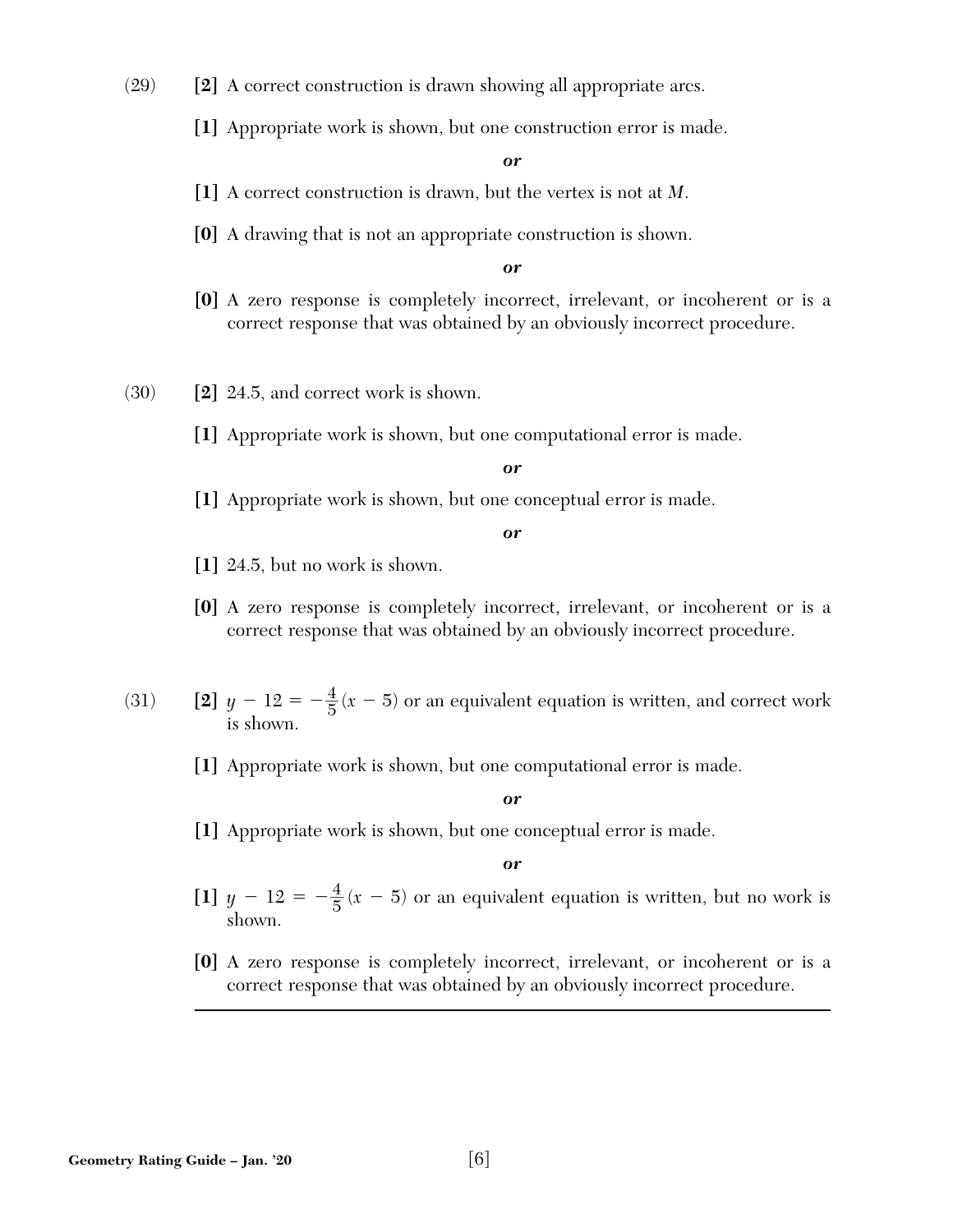# **Part III**

For each question, use the specific criteria to award a maximum of 4 credits. Unless otherwise specified, mathematically correct alternative solutions should be awarded appropriate credit.

- (32) **[4]** Correct work is shown to prove *NATS* is a rhombus, and a correct concluding statement is written.
	- **[3]** Appropriate work is shown, but one computational or graphing error is made.

*or* 

- **[3]** Correct work is shown to prove *NATS* is a rhombus, but the concluding statement is missing or incorrect.
- **[2]** Appropriate work is shown, but two or more computational or graphing errors are made.

*or* 

**[2]** Appropriate work is shown, but one conceptual error is made.

*or* 

**[2]** Correct work is shown to prove *NATS* is a parallelogram, and a correct concluding statement is written. No further correct work is shown.

*or* 

- **[2]** Appropriate work is shown to prove that *NT* ⊥ *AS* and *NT* and *AS* bisect  $\overline{\phantom{a}}$  $\overline{\phantom{a}}$  $\overline{\phantom{a}}$  $\overline{\phantom{a}}$ each other, but the concluding statements are missing or incorrect. No further correct work is shown.
- **[1]** Appropriate work is shown, but one conceptual error and one computational or graphing error are made.

*or* 

**[1]** Appropriate work is shown to prove that  $\overline{\phantom{a}}$ *NT* ⊥  $\overline{\phantom{a}}$ *AS* or  $\overline{\phantom{a}}$ *NT* and  $\overline{\phantom{a}}$ *AS* bisect each other, but the concluding statements are missing or incorrect. No further correct work is shown.

- **[1]** Appropriate work is shown to prove *NATS* is a parallelogram, but the concluding statement(s) is missing or incorrect. No further correct work is shown.
- **[0]** A zero response is completely incorrect, irrelevant, or incoherent or is a correct response that was obtained by an obviously incorrect procedure.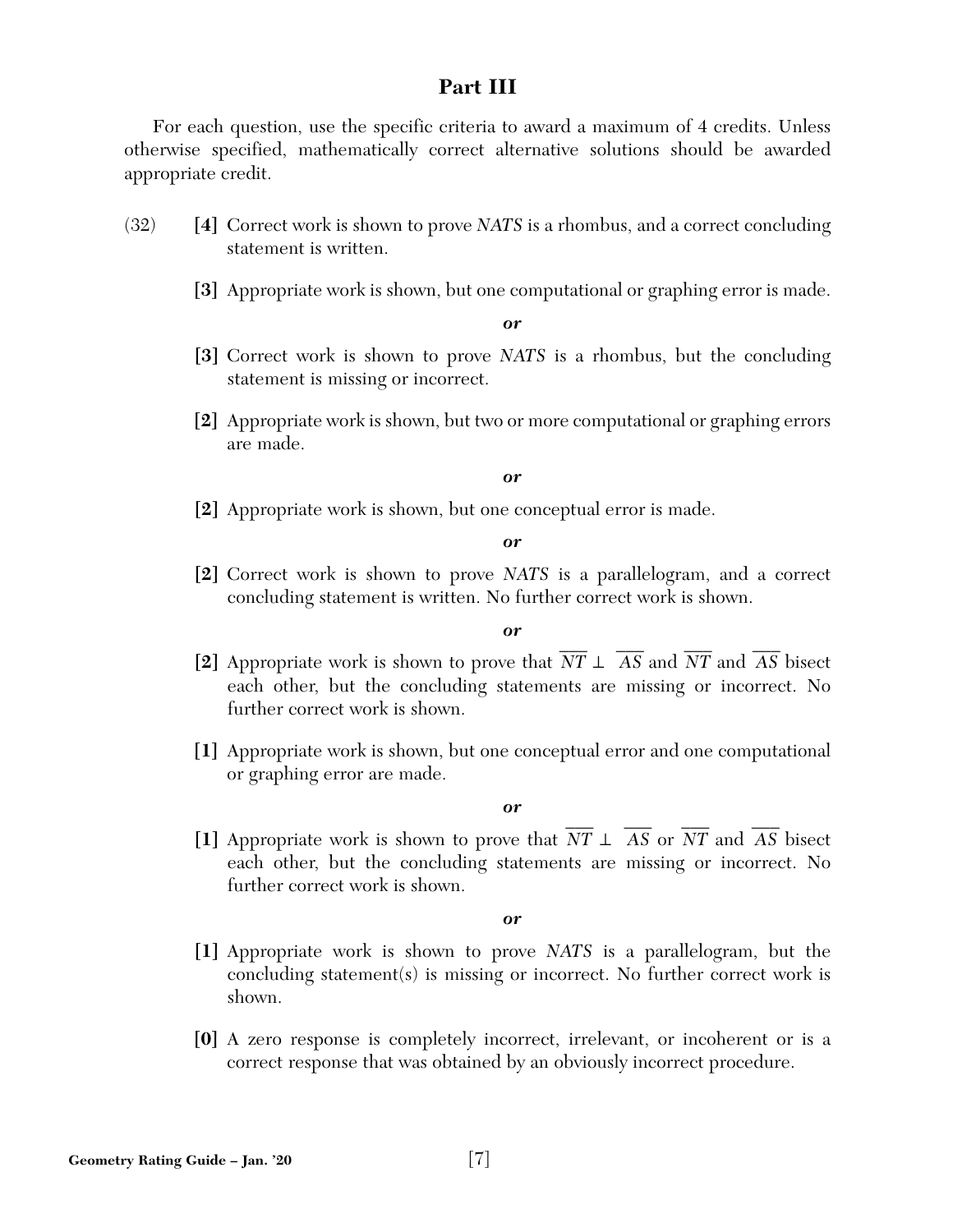- (33) **[4]** 3.7, and correct work is shown.
	- **[3]** Appropriate work is shown, but one computational or rounding error is made.

- **[3]** Correct work is shown to find the height of the stilt, but no further correct work is shown.
- **[2]** Appropriate work is shown, but two or more computational or rounding errors are made.

#### *or*

**[2]** Appropriate work is shown, but one conceptual error is made.

#### *or*

- **[2]** Correct work is shown to find the altitude from the sight line to the top of the ladder, but no further correct work is shown.
- **[1]** Appropriate work is shown, but one conceptual error and one computational or rounding error are made.

*or* 

**[1]** A correct relevant trigonometric equation is written, but no further correct work is shown.

- **[1]** 3.7, but no correct work is shown.
- **[0]** A zero response is completely incorrect, irrelevant, or incoherent or is a correct response that was obtained by an obviously incorrect procedure.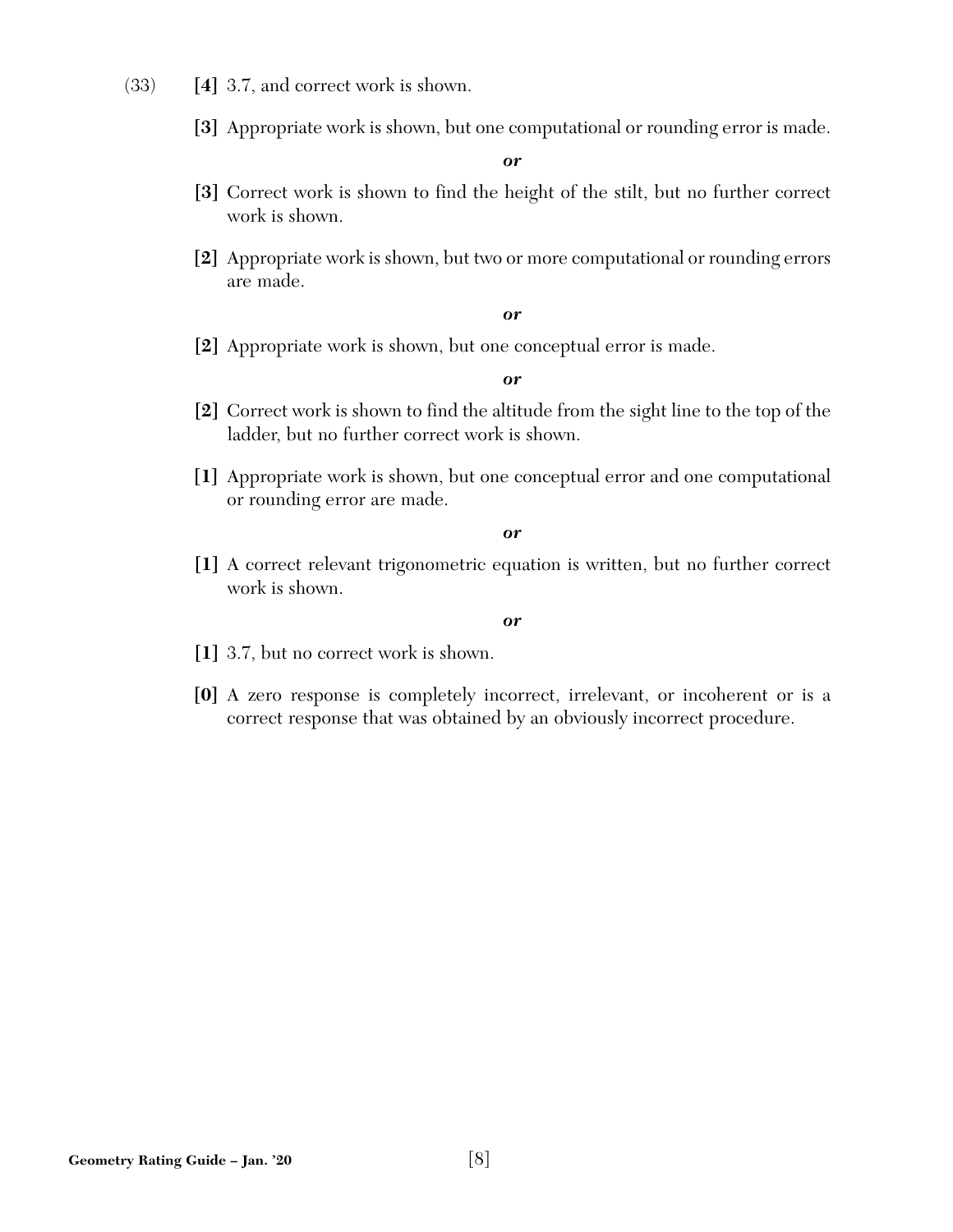- (34) **[4]** 13.2 and 24, and correct work is shown.
	- **[3]** Appropriate work is shown, but one computational or rounding error is made.

- [3] The side length of 13.2 is found correctly, but no further correct work is shown.
- **[2]** Appropriate work is shown, but two computational or rounding errors are made.
- [1] The volume of the cylinder is found correctly, but no further correct work is shown.

#### *or*

- **[1]** 13.2 and 24, but no work is shown.
- **[0]** 13.2 or 24, but no work is shown.

#### *or*

**[0]** A zero response is completely incorrect, irrelevant, or incoherent or is a correct response that was obtained by an obviously incorrect procedure.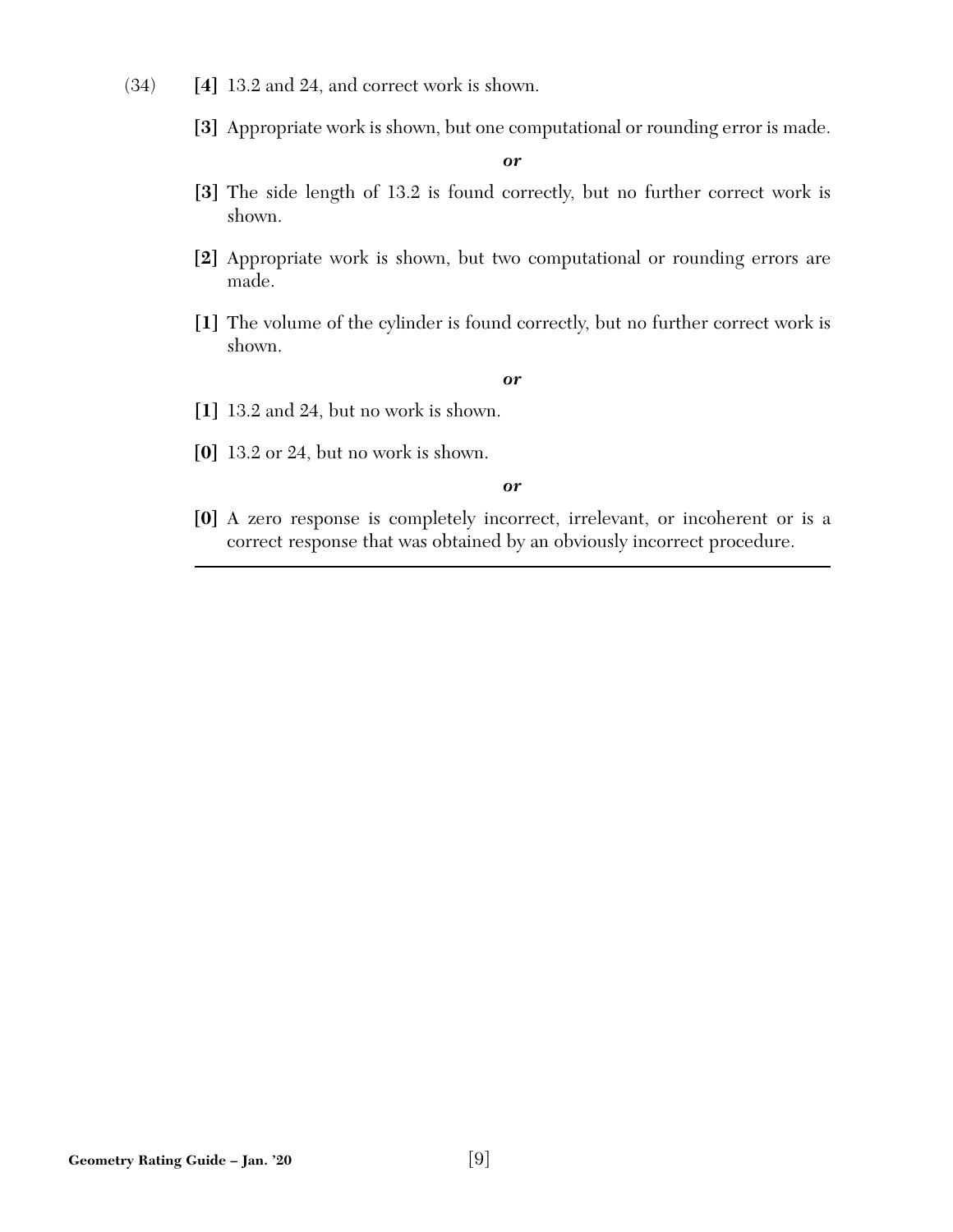# **Part IV**

For this question, use the specific criteria to award a maximum of 6 credits. Unless otherwise specified, mathematically correct alternative solutions should be awarded appropriate credit.

- (35) **[6]** A complete and correct proof that includes a concluding statement is written.
	- **[5]** A proof is written that demonstrates a thorough understanding of the method of proof and contains no conceptual errors, but one statement and/or reason is missing or incorrect.

#### *or*

- [5]  $\triangle BEG \cong \triangle DFG$  is proven, but no further correct work is shown.
- **[4]** A proof is written that demonstrates a good understanding of the method of proof and contains no conceptual errors, but two statements and/or reasons are missing or incorrect.

#### *or*

- **[4]** A proof is written that demonstrates a good understanding of the method of proof, but one conceptual error is made.
- **[3]** A proof is written that demonstrates a method of proof, but three statements and/or reasons are missing or incorrect.

#### *or*

- **[3]** A proof is written that demonstrates a method of proof, but one conceptual error is made, and one statement and/or reason is missing or incorrect.
- **[2]** A proof is written that demonstrates a good understanding of the method of proof, but two conceptual errors are made.

#### *or*

**[2]** Some correct relevant statements about the proof are made, but four statements and/or reasons are missing or incorrect.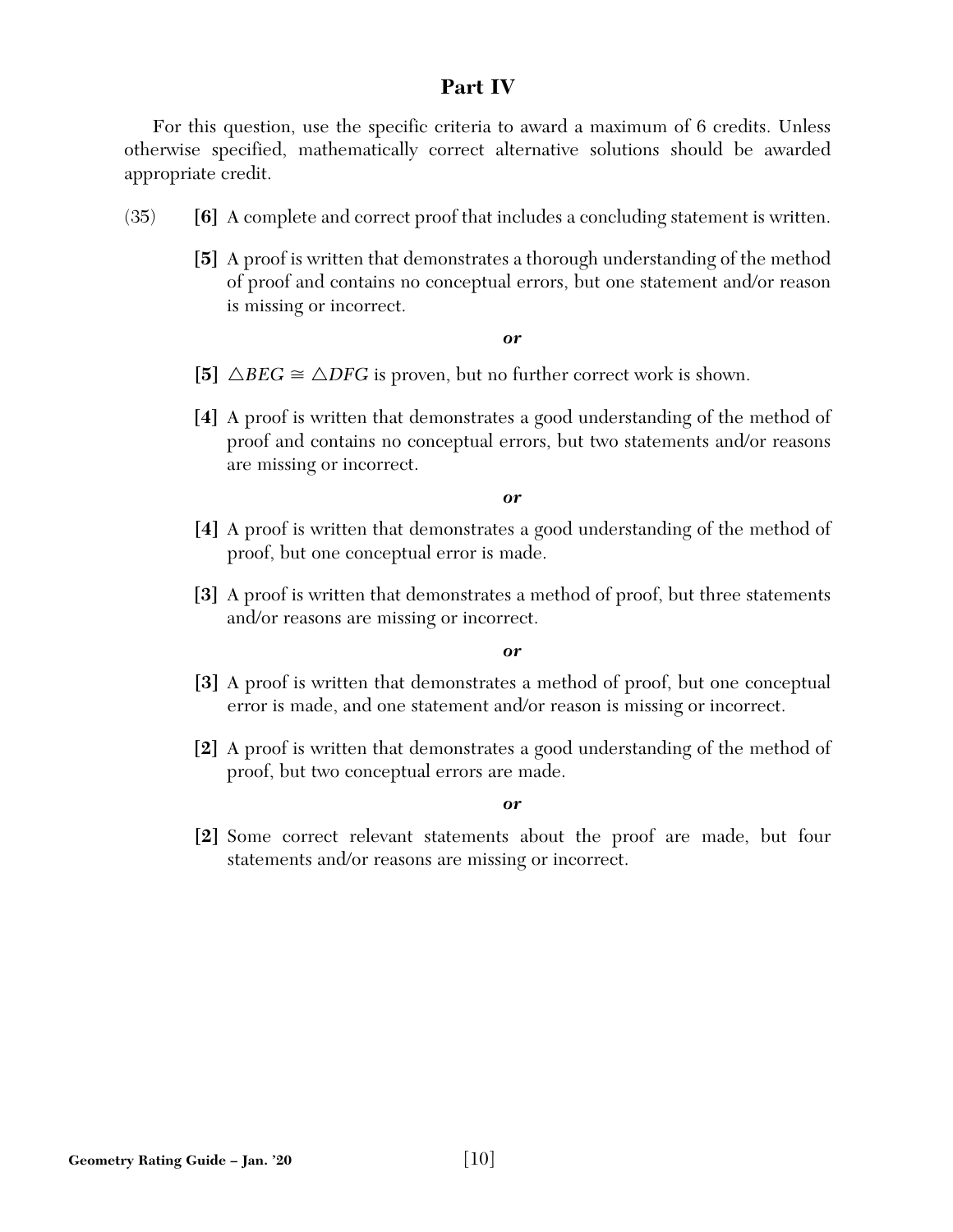- [2] Parallelogram *ABCD* and/or  $\triangle ABD \cong \triangle CDB$  are/is proven, but no further correct work is shown.
- **[1]** Only one correct relevant statement and reason are written.
- **[0]** The "given" and/or the "prove" statements are rewritten in the style of a formal proof, but no further correct relevant statements are written.

**[0]** A zero response is completely incorrect, irrelevant, or incoherent or is a correct response that was obtained by an obviously incorrect procedure.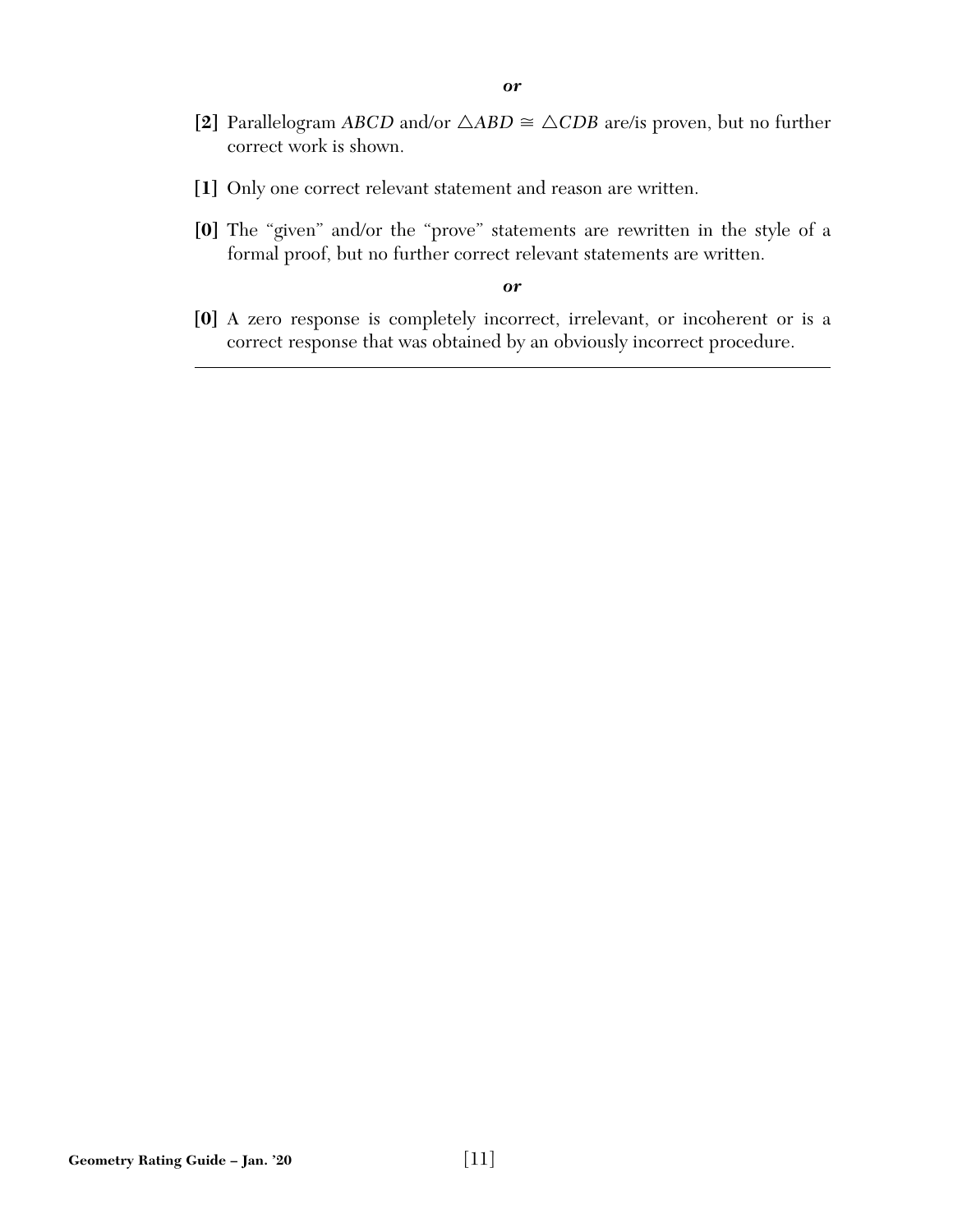#### **Map to the Learning Standards Geometry January 2020**

| Question                | <b>Type</b>                 | <b>Credits</b>   | <b>Cluster</b>       |
|-------------------------|-----------------------------|------------------|----------------------|
| 1                       | Multiple Choice             | $\overline{2}$   | G-CO.C               |
| $\overline{2}$          | Multiple Choice             | $\overline{2}$   | G-GMD.A              |
| $\overline{\mathbf{3}}$ | Multiple Choice             | $\overline{2}$   | G-SRT.B              |
| $\overline{4}$          | Multiple Choice             | $\sqrt{2}$       | G-CO.C               |
| 5                       | Multiple Choice             | $\sqrt{2}$       | G-GPE.B              |
| 6                       | Multiple Choice             | $\overline{2}$   | G-SRT.B              |
| $\overline{7}$          | Multiple Choice             | $\overline{2}$   | G-SRT.C              |
| 8                       | Multiple Choice             | $\overline{2}$   | G-SRT.A              |
| 9                       | Multiple Choice             | $\boldsymbol{2}$ | G-SRT.B              |
| 10                      | Multiple Choice             | $\overline{2}$   | G-GMD.A              |
| 11                      | Multiple Choice             | $\overline{2}$   | G-CO.A               |
| 12                      | Multiple Choice             | $\sqrt{2}$       | $G-CO.C$             |
| 13                      | Multiple Choice             | $\overline{2}$   | $G-C.B$              |
| 14                      | Multiple Choice             | $\overline{2}$   | G-MG.A               |
| 15                      | Multiple Choice             | $\overline{2}$   | $G-CO.B$             |
| 16                      | Multiple Choice             | $\overline{2}$   | G-SRT.B              |
| 17                      | Multiple Choice             | $\overline{2}$   | $G-CO.B$             |
| 18                      | Multiple Choice             | $\sqrt{2}$       | G-GPE.B              |
| 19                      | Multiple Choice             | $\overline{2}$   | G-GMD.B              |
| 20                      | Multiple Choice             | $\overline{2}$   | G-GPE.A              |
| 21                      | Multiple Choice             | $\overline{2}$   | G-SRT.C              |
| 22                      | Multiple Choice             | $\boldsymbol{2}$ | $G-CO.A$             |
| 23                      | Multiple Choice             | $\sqrt{2}$       | G-SRT.C              |
| 24                      | Multiple Choice             | $\overline{2}$   | G-SRT.B              |
| 25                      | <b>Constructed Response</b> | $\overline{2}$   | $G-CO.B$             |
| 26                      | <b>Constructed Response</b> | $\overline{2}$   | G-SRT.C              |
| 27                      | <b>Constructed Response</b> | $\overline{2}$   | G-MG.A               |
| 28                      | <b>Constructed Response</b> | $\overline{2}$   | $G-C.A$              |
| 29                      | <b>Constructed Response</b> | $\overline{2}$   | $G-CO.D$             |
| 30                      | <b>Constructed Response</b> | $\overline{2}$   | $G-CO.C$             |
| 31                      | <b>Constructed Response</b> | $\overline{2}$   | G-GPE.B              |
| 32                      | <b>Constructed Response</b> | $\overline{4}$   | G-GPE.B              |
| 33                      | <b>Constructed Response</b> | $\overline{4}$   | G-SRT.C              |
| 34                      | <b>Constructed Response</b> | $\overline{4}$   | G-MG.A               |
| 35                      | <b>Constructed Response</b> | 6                | $\overline{G}$ -CO.C |